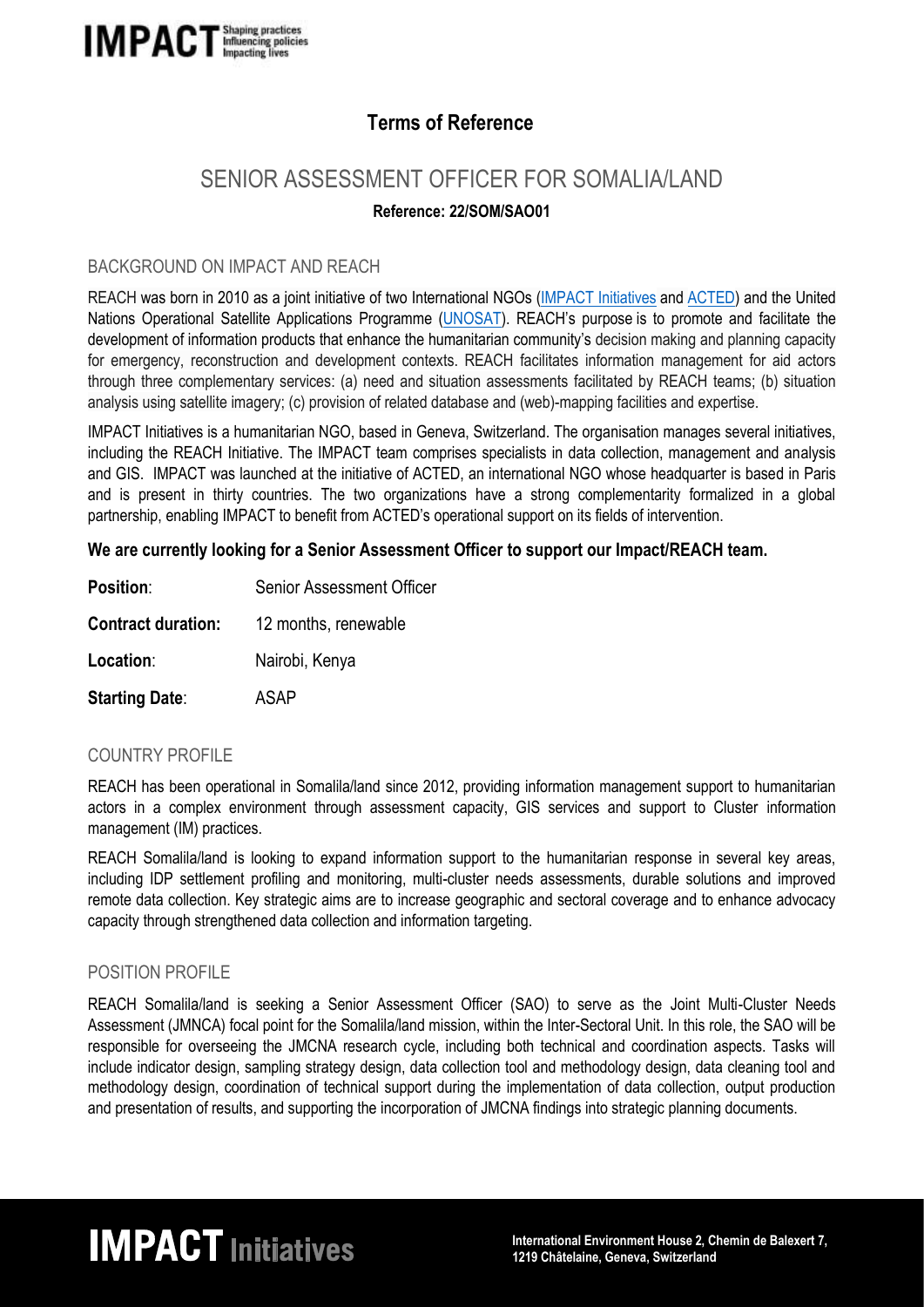

#### FUNCTIONS

The senior Assessment Officer responsibilities include:

#### 1. COORDINATION

Under the supervision of the REACH Inter-Sectoral Research Manager (RM), the SAO will be responsible for coordinating with all relevant stakeholders, to include the IM and Assessment Working Group, the humanitarian coordination structure, and relevant Cluster partners throughout all stages of the Research Cycle.

#### 2. RESEARCH DESIGN

Under the supervision of the REACH RM, and in collaboration with the Research Unit at IMPACT HQ (Geneva), and all relevant JMCNA stakeholders as outlined in Objective 1, the SAO will be responsible for ensuring that the Research Design for the project is comprehensive, and follows the best practices as defined by the global standards of REACH and IMPACT.

#### 3. IMPLEMENTATION

Under the supervision of the REACH RM, and in collaboration with the IMPACT Research Unit, and all relevant JMCNA stakeholders, the SAO will be responsible for supporting the implementation of all operational stages of the relevant data collection exercise(s), including tool and methodology design, coordination of data collection, data cleaning, and data analysis. The SAO will work cross-team with GIS and data colleagues within the Inter-Sectoral Unit and will be expected to coordinate closely to ensure all relevant team members are aware of their roles across the research cycle.

#### 4. OUTPUT PRODUCTION

Under the supervision of the REACH RM, and in collaboration with the IMPACT Reporting Unit and all relevant JMCNA stakeholders, the SAO will be responsible for producing and/or overseeing the production of all relevant outputs related to the aforementioned data collection exercise. These outputs may include cleaned datasets, factsheets, situation overviews, maps, reports, and online dashboards.

#### 5. DATA CONFIDENTIALITY AND PROTECTION

The Assessment Officer will maintain the strictest confidentiality on all data collected and related processes, ensuring full compliance with IMPACT's data protection policy and SOPs. He/she will actively take measures to prevent the unauthorized sharing of any information and data belonging to IMPACT and its partners, or collected during his/her assignment with IMPACT.

#### REQUIREMENTS

- Excellent academic qualifications, including a Master degree in relevant discipline;
- Excellent analytical skills;
- At least 2 years of relevant working experience in humanitarian settings;
- Excellent communication and drafting skills for effective reporting;
- Excellent team management skills;
- Ability to operate in a cross-cultural environment requiring flexibility;
- Ability to operate in a complex and challenging security environment;
- Familiarity with the aid system, and understanding of donor and governmental requirements;
- Prior knowledge of the region an asset:
- Fluency in English required:
- Ability to operation Microsoft Word, Excel and Project Management Software;
- Ability to operate R or related statistical programming an asset;
- Ability to work independently.

# **IMPACT** Initiatives<br>
1219 Châtelaine, Geneva, Switzerland